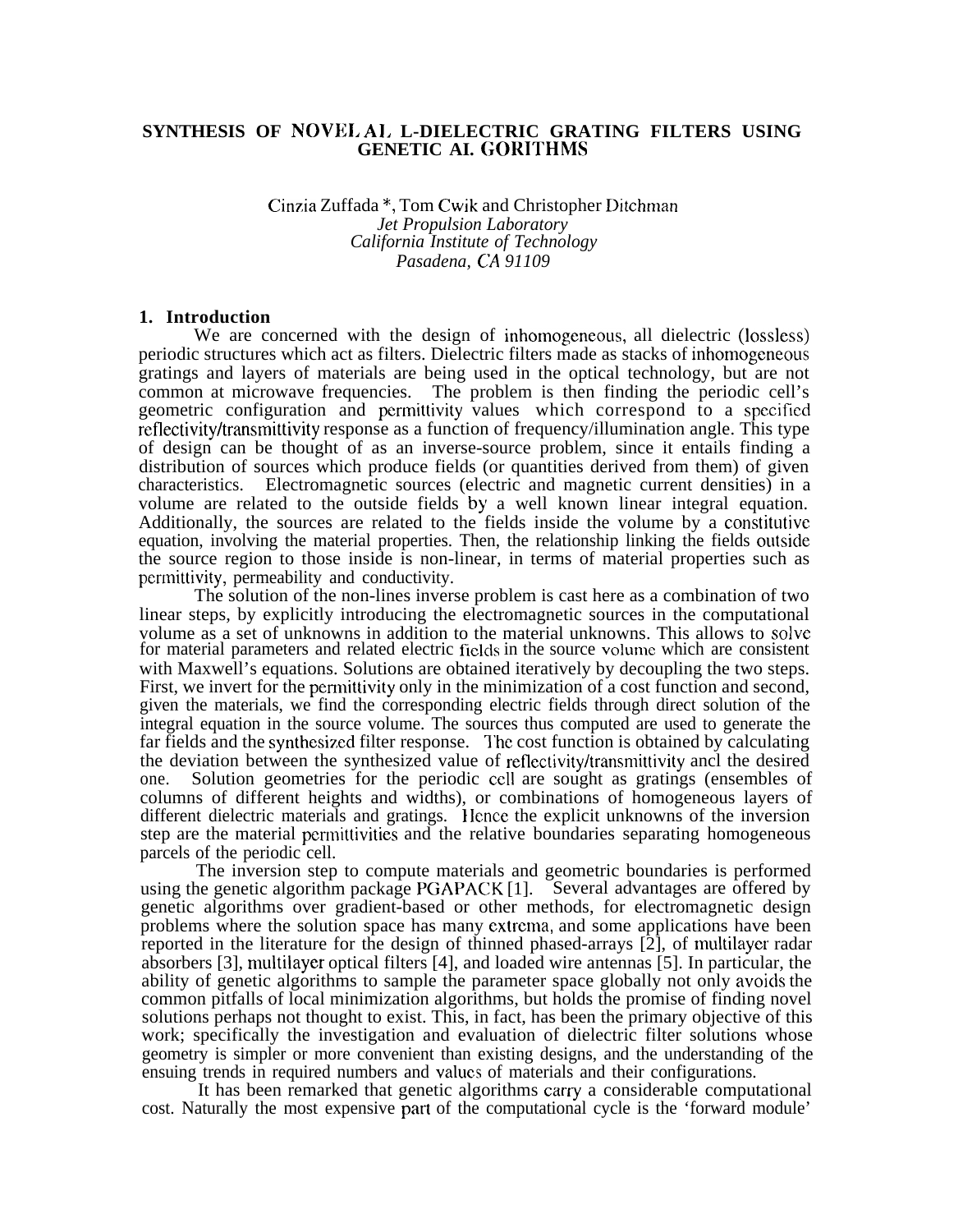that performs the evaluation of a candidate solution to determine its fitness. In our case this consists of solving a set of integral equations for the electric fields in the cell, one for each design frequency/illumination angle. Although the impedance matrix depends on the solution vector of materials and boundaries candidates, it can be formed as a product of a solution-independent matrix and a vector. This procedure allows us to fill the set of frequency-dependent impedance matrices only once. Additionally, the number of design frequencies at which the integral equations are actually solved is a small set of values within the frequency range of the filter desired response. The reduction is afforded by approximating the desired filter response by a rational function, through the procedure for transfer function parameter estimation described in [6]. Furthermore, full advantage has been taken of the parallel implementation of PGAPACK for the Cray T3D. The parallelization scheme used for the genetic algorithm is an intuitive, simple master-slave configuration, where the expensive evaluation cycles are distributed among the processors.

# 2. **Scattering from a Dielectric Grating**

Consider a two-dimensional dielectric grating, periodic in the x dimension, infinite in y, and having a thickness  $t(x)$  variable over the cell. The incident plane wave direction lies in the plane x7. The cell material is characterized by complex permittivity and permeability. The polarization of the electric field parallel to the strip will bc considered; a formulation for the perpendicular polarization can be similarly developed. To properly pose the scattering problem for a periodic structure, the excitation field must be a function with constant amplitude and linear phase. The incident field is defined as

$$
E'(x, z) = E_0 \psi_0(x) e^{jk_0 z} \tag{1}
$$

where

$$
\Psi_m(x) = \frac{1}{\sqrt{T_x}} e^{jkx_m x}
$$
 (2)

and

$$
k_{x_m} = \frac{2\pi}{T_x} m + k_{x_0} \quad k_{x_0} = \text{ksin } \theta'
$$
  

$$
k_{z_m} = \frac{\sqrt{k^2 - k_{x_m}^2}, k \ge k_{x_m}}{-j\sqrt{k_{x_m}^2 - k^2}, k \ge k_{x_m}}
$$

and the  $e^{i\alpha t}$  time convention is used, Using the electric field integral equation, the unknown induced current  $J(p)$  is found from

$$
E^{i}(\rho) = \frac{1}{j\omega\varepsilon_{0}\chi(\rho)}J(\rho) - E^{s}(\rho)
$$
\n(3)

where all components are y directed, and  $\chi$  is the contrast function  $\chi(\rho) = \varepsilon_r(\rho) - 1$ . The scattered field is found from integrating the induced currents over the grating

$$
E^{s}(x, z) = \frac{-\omega}{4} \int_{0}^{T_{x}t(x)} \mu(x', z') J(x', z') G_{p}(x, z|x', z') dx', dz'
$$
 (4)

where the two-dimensional periodic Green's function *Gp -* the outgoing Hankel function of order zero – representing the field due to source points within each cel 1, is used. The integration area is then over one periodic cell. Equation (4) contains an integrable singularity as the source and observation points coincide. By isolating this singular point and performing the integration in an efficient manner, the result is

$$
E^{s}(\mathbf{x}_{j}\mathbf{z}) = \int_{0}^{t_{k}^{T}} dx' \int_{0}^{t} dz' J(x', z') \Big[ Z_{m}^{P}(x, z, x', z') - Z_{m}^{P}(x, z | x', z' + \delta) \Big]
$$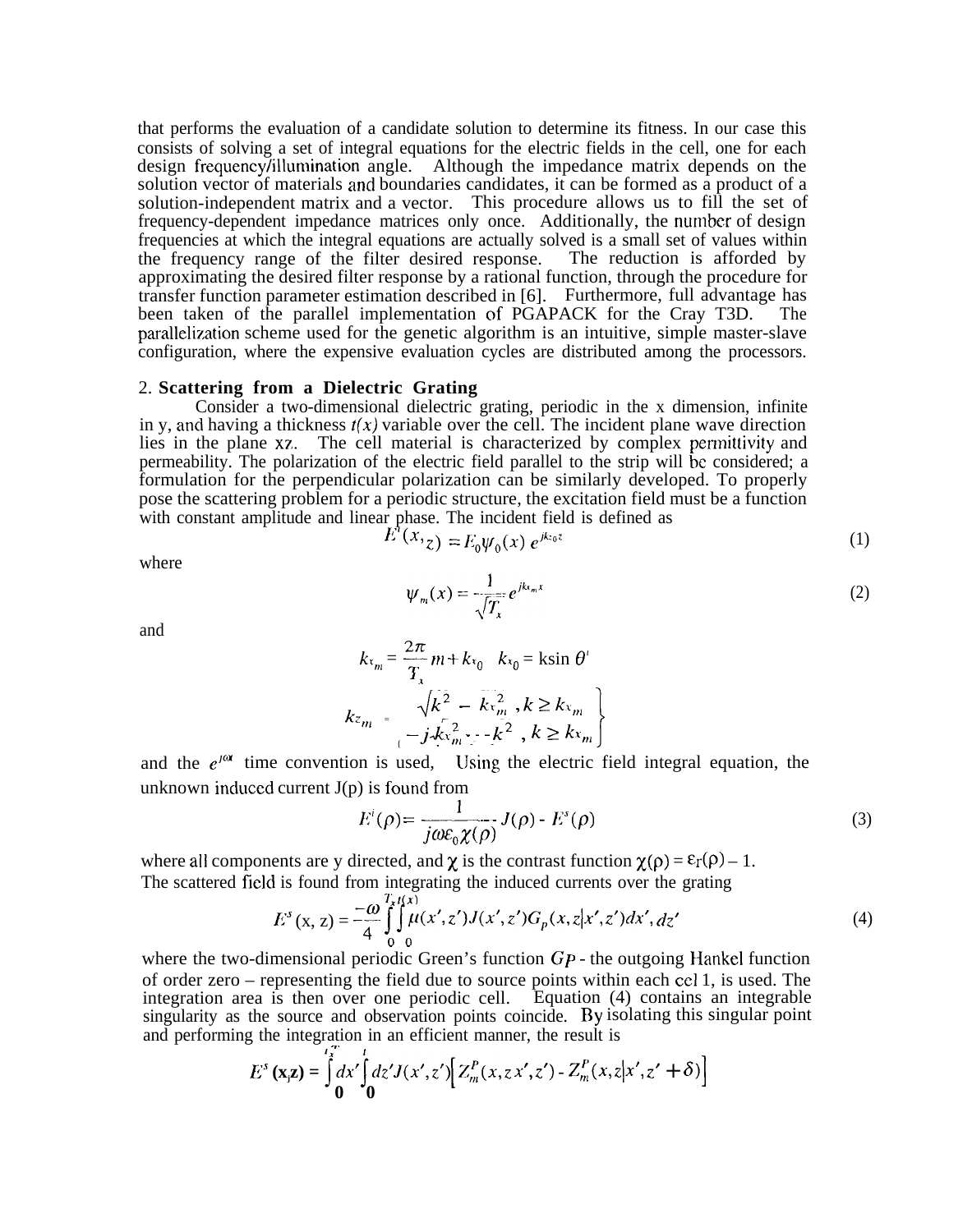$$
+\sum_{m}\widetilde{Z}_{m}\widetilde{I}_{m}^{\pm}\psi_{m}(x) e^{\mp k_{2m}(z+\delta)} \tag{5}
$$

where the integral is the contribution from the singular point, and the series represents the contribution from sorce points away from the observation point. A method of moment is used here to obtain a numerical solution of (3) which is found by first discretizing the current over a periodic cell in a pulse basis set

$$
J(x,z) = \sum_{p'=1}^{P} \sum_{q'=1}^{Q} C_{p'q'} \pi_{p'}(x) \pi_{q'}(z) P'x Q' = P'Q'
$$
 (6)

In the method of moments solution, point matching is used, with the testing functions being  $\delta$  functions. The matrix system for the unknown coefficients C is then

$$
\langle E^i, T_{pq} \rangle = \sum_{p'q'} C_{p'q'} \langle \frac{1}{j\omega \varepsilon_0 \chi} B_{p'q'}, T_{pq} \rangle
$$
  
- 
$$
\sum_{p'q'} [\langle E^{ss}(x, z), T_{pq} \rangle + \langle E^{sn}(x, z), T_{pq} \rangle] pq = 1, 2, \dots, P'Q'
$$
 (7)

Assuming only the dominant (m= O) mode is propagating, the reflection and transmission coefficients are found from evaluating the total field at  $z \gg t$ , and  $z \ll 0$  respectively,

$$
R = \frac{-\omega}{4E_0} \frac{1}{2jk_{z_0}} \int_0^1 dz' \mu \tilde{J}_0(z') e^{jk_{z_0}z'}
$$
 (8a)  

$$
T = \left(1 - \frac{\omega}{4E_0} \frac{1}{2jk_{z_0}} \int_0^1 dz' \mu \tilde{J}_0(z') e^{-jk_{z_0}z'}\right)
$$
 (8b)

where the transform of the current is not explicitly reported here. Given a candidate solution for  $\gamma(x,z)$  and a set of locations describing the boundaries between regions of uniform contrast value, (3) is solved for the correspondent electric currents. Then, (8a) and (8b) yield the associated R and T. The cost function is the sum over all design frequencies of the differences between calculated  $R^2$  (or  $7^2$ ) and desired  $R^2$ . Candidate solutions which minimize the above cost function are provided by a genetic algorithm.

#### 3. **An Application: Guiclccl-Mode Resonance Nilters**

It has been demonstrated that planar dielectric layer diffraction gratings exhibit sharp resonances due to the coupling of exterior evanescent diffractive fields to the leaky modes of dielectric waveguides. This is exploited in design of filters whose arbitrarily narrow linewidths can be controlled by the choice of modulation amplitude and mode confinement. In optics the guided-mode resonance effect has been combined with classical antireflection properties of thin film structures, leading to symmetric reflection filters, with low sidebands over wavelength ranges related to the number of films and their dielectric constants [7]. Additionally, a combination of guided-mocie resonance and high-reflection layer design has been demontratcd to yield transmission bandpass filters [8]. In the present work we start from a desired filter response and determine the grating/layer configuration and dielectric constants of the solution in a more general parameter space. Some important questions can be addressed with our inverse approach. "l'he first relates to the shape of the resonance response of the fiiter; in particular, we have investigated the possibility of synthesizing a transmission response described by a Lorentzian lineshape with controllable half-width. A second issue concerns the actual number and configuration of gratings/layers required; specifically, we have been looking for the existence of the 'simplest' solutions, i.e. those which involve only one grating. We have also investigated the possibility of using more than two materials to make one grating, to achieve symmetric responses, exhibiting a sharp resonance and low side-bands. To examine the possibility of yet unknown designs, we have not restricted the choice of dielectric constants to a small